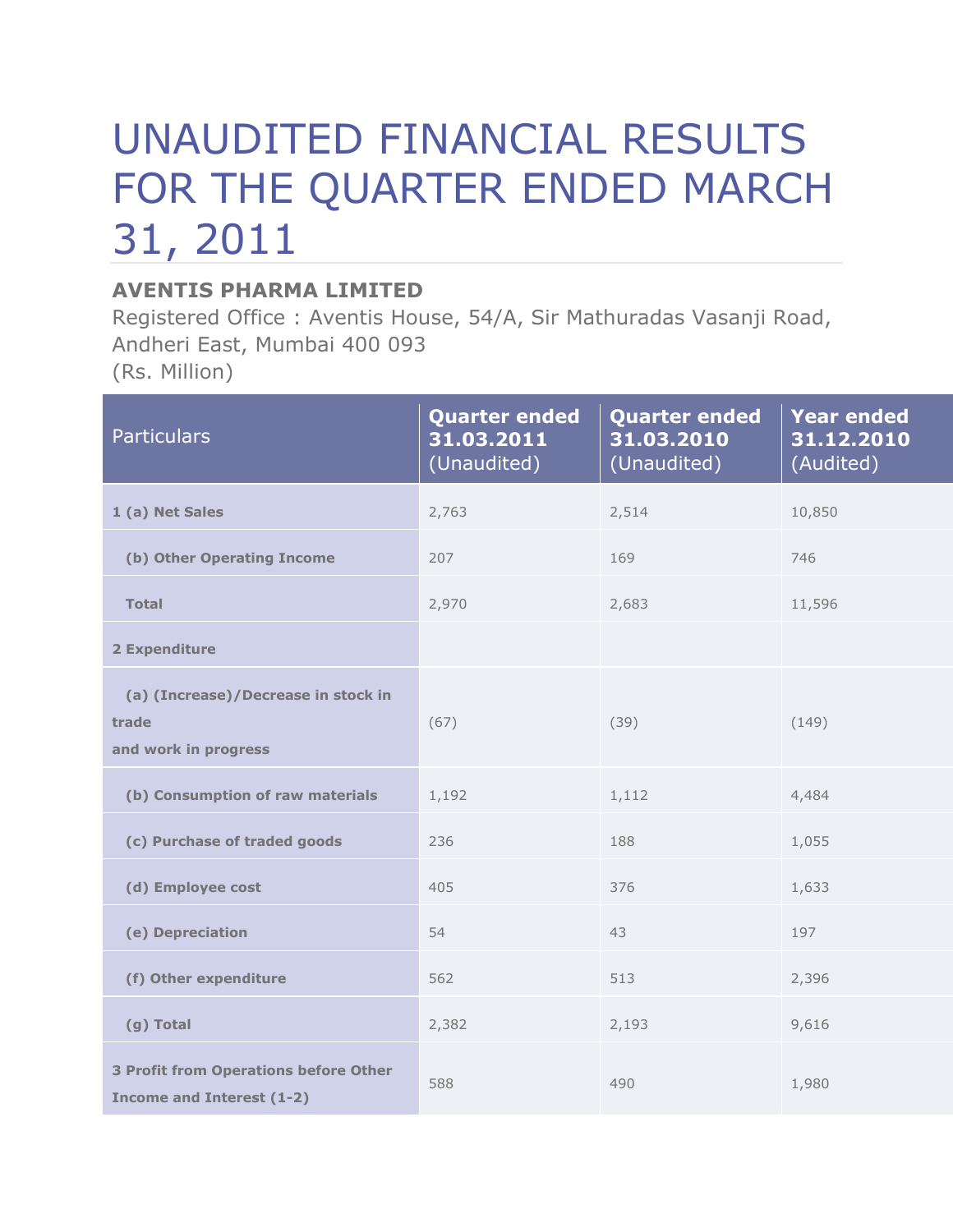| <b>Particulars</b>                                                                                                                                              | <b>Quarter ended</b><br>31.03.2011<br>(Unaudited) | <b>Quarter ended</b><br>31.03.2010<br>(Unaudited) | <b>Year ended</b><br>31.12.2010<br>(Audited) |
|-----------------------------------------------------------------------------------------------------------------------------------------------------------------|---------------------------------------------------|---------------------------------------------------|----------------------------------------------|
| <b>4 Other Income</b>                                                                                                                                           | 172                                               | 57                                                | 389                                          |
| 5 Profit before Interest (3+4)                                                                                                                                  | 760                                               | 547                                               | 2,369                                        |
| <b>6 Interest</b>                                                                                                                                               | $\overline{2}$                                    | $\overline{\phantom{a}}$                          | 29                                           |
| <b>7 Profit before tax and Exceptional</b><br>items $(5-6)$                                                                                                     | 758                                               | 547                                               | 2,340                                        |
| <b>8 Tax Expense</b>                                                                                                                                            | 252                                               | 186                                               | 790                                          |
| 9 Net Profit for the period before<br><b>Exceptional items (7-8)</b>                                                                                            | 506                                               | 361                                               | 1,550                                        |
| 10 Exceptional item (net of tax)                                                                                                                                | $\overline{\phantom{a}}$                          |                                                   | 757                                          |
| 11 Net Profit for the period after<br><b>Exceptional items (9+10)</b>                                                                                           | 506                                               | 361                                               | 2,307                                        |
| 12 Paid-up equity share capital<br>(Face Value of Rs. 10 per Share)                                                                                             | 230                                               | 230                                               | 230                                          |
| <b>13 Reserves excluding Revaluation</b><br><b>Reserves</b><br>as per balance sheet of previous<br>accounting year                                              |                                                   |                                                   | 9,748                                        |
| 14 Earnings Per Share (EPS) before<br><b>Exceptional items (Rs.)</b><br>(Basic and diluted EPS for the period<br>and for the previous year)<br>(Not Annualised) | 22.00                                             | 15.70                                             | 67.39                                        |
| 15 Earnings Per Share (EPS) after<br><b>Exceptional items (Rs.)</b><br>(Basic and diluted EPS for the period                                                    | 22.00                                             | 15.70                                             | 100.30                                       |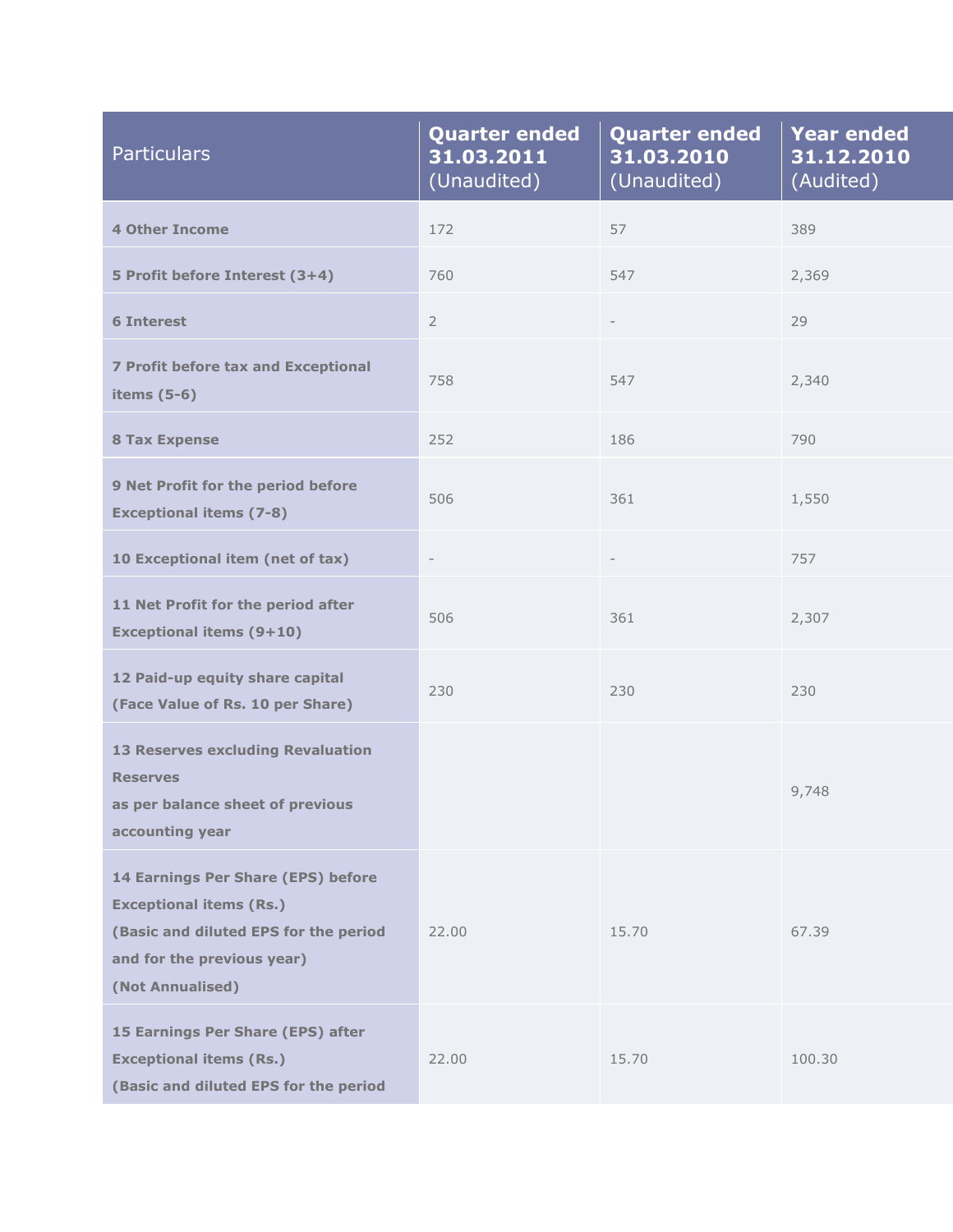| <b>Particulars</b>                                                                            | <b>Quarter ended</b><br>31.03.2011<br>(Unaudited) | <b>Quarter ended</b><br>31.03.2010<br>(Unaudited) | <b>Year ended</b><br>31.12.2010<br>(Audited) |
|-----------------------------------------------------------------------------------------------|---------------------------------------------------|---------------------------------------------------|----------------------------------------------|
| and for the previous year)<br>(Not Annualised)                                                |                                                   |                                                   |                                              |
| <b>16 Public Shareholding</b>                                                                 |                                                   |                                                   |                                              |
| - Number of Shares                                                                            | 9,121,035                                         | 9,121,035                                         | 9,121,035                                    |
| - Percentage of Shareholding                                                                  | 39.60                                             | 39.60                                             | 39.60                                        |
| <b>17 Promoters and Promoter group</b><br><b>Shareholding</b>                                 |                                                   |                                                   |                                              |
| a) Pledged/Encumbered                                                                         |                                                   |                                                   |                                              |
| - Number of shares                                                                            | <b>NIL</b>                                        | <b>NIL</b>                                        | NIL.                                         |
| - Percentage of shares (as a % of<br>total shareholding of promoter and<br>promoter group)    | NIL.                                              | <b>NIL</b>                                        | NIL.                                         |
| - Percentage of shares (as a % of<br>total share capital of the company)                      | <b>NIL</b>                                        | <b>NIL</b>                                        | NIL.                                         |
| b) Non-encumbered                                                                             |                                                   |                                                   |                                              |
| - Number of shares                                                                            | 13,909,587                                        | 13,909,587                                        | 13,909,587                                   |
| - Percentage of shares (as a % of<br>total<br>shareholding of promoter and promoter<br>group) | 100.00%                                           | 100.00%                                           | 100.00%                                      |
| - Percentage of shares (as a % of<br>total share capital of the company)                      | 60.40%                                            | 60.40%                                            | 60.40%                                       |

**Notes:**